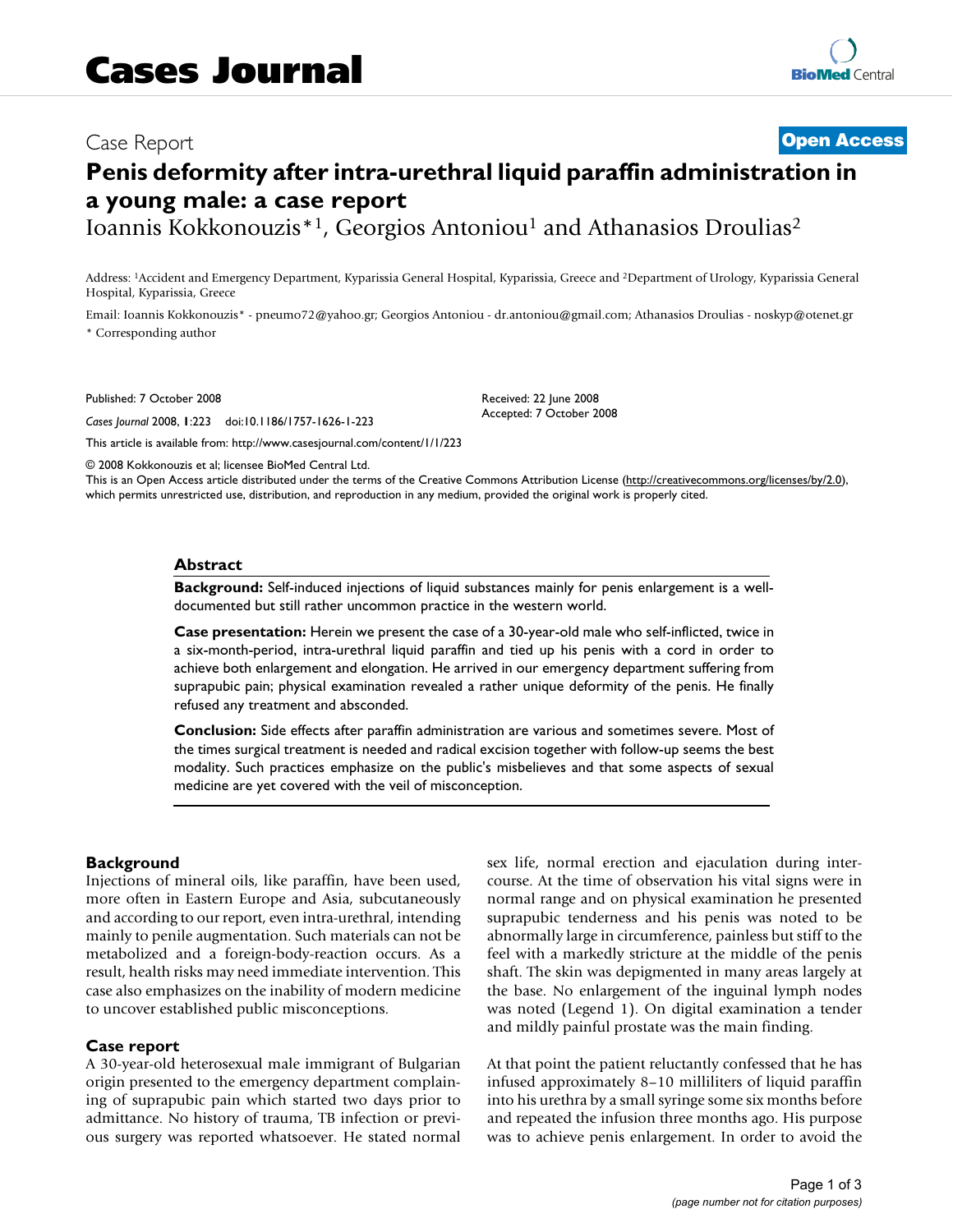entrance of the substance inside the rest of the urinary tract he tied a string around the base of the penis during the time of the infusion (matching to the decolorized region of figure 1). The routine laboratory tests were unremarkable as well as the culture of urine specimen, which was sterile, while total PSA was slightly increased. During his short stay at the emergency department a suprapubic ultrasonographic evaluation was performed revealing moderate increase in prostatic diameter, borderline obfuscation and lateral lobe microcalcifications. Our patient refused any further urological consultation or psychiatric evaluation, strongly denied any treatment and absconded.

# **Discussion**

Some cases of subcutaneous injected liquid substances like paraffin or vaseline into the urogenital region can be found in the literature mainly on purpose of penis circumference enlargement. This pathological entity is known as penile paraffinoma. [1-8] In case no pathological finding is revealed, physical examination together with medical



Figure 1

**A rather unique deformity at the penis of this young male has been the result of intra-urethral infusion of paraffin as this figure demonstrates**. Note the examiner's finger.

history, with emphasis on paraffin injections into urogenitalia, can presumably establish the diagnosis. It's not unusual that the formation of the granuloma appears even years after the injections. Eandi et al. in a case of a 71 year-old man reported that the development of the paraffinoma occurred forty years after a series of penile injections of unknown substances.[8] Moon et al. contacted a survey on 357 imprisoned men who had injected mineral oils into the urogenital region with the use of a semi-structured questionnaire combined with psychological evaluation. At the majority of the respondents (78%) nonmedical personnel has performed this procedure and their main motive was the fear of inferiority of their penis or the weak erectile function. Following the injection two thirds found no relief, nearly everyone (91%) was not satisfied with his penis afterwards and finally more than two-thirds wanted to remove the injected material. [9] More recently, Pehlivanov et al. in a twenty-five-patient cohort study reported that the motivation of the majority of them was to enlarge penis's size and secondly to increase their sex partners' intercourse satisfaction. This study also emphasizes on the fact that non-medical personnel (60%) or the patients themselves (40%) did the injections. As the study was retrospectively contacted in a dermatology clinic it is really interesting that all of them had awkward social behavior (prisoners and beggars).[10]

Herein we report a case of self-induced intra-urethral paraffin infusion for penis elongation and circumference enlargement in a young heterosexual male who was working as a farm worker. The route of administration is extremely unusual and it seems that the lyophilic nature of the substance deceived our patient into believing that it could diffuse the material into the corpora cavernosa thus inducing their hypertrophy. Our patient stated that he did not used needle during the procedure so it seems reasonable enough to conclude that the effusions were made after he tied up his penis with the cord. At the same time a second cord was tied around the penis shaft proximally. Whilst the most likely diagnosis for this patient, at the time of arrival at the emergency department, was acute prostatitis, we found it difficult to prove a causal relation between the current state of disease and the repeated intra-urethral infusions of liquid paraffin. In such cases a diagnostic dilemma is present given the observed latency period, after which an approved relationship can not be established.

Side effects could be disastrous, occur in a relatively short period after and concern the vast majority of patients. According to the Moon et al. study only 15, 6% did not experience any abnormalities.[9] At their review study including 26 cases of sclerosing granuloma, Lee et al. reported that the symptoms' onset time was approximately 18, 5 months.[11] Pehlivanov et al. reported that